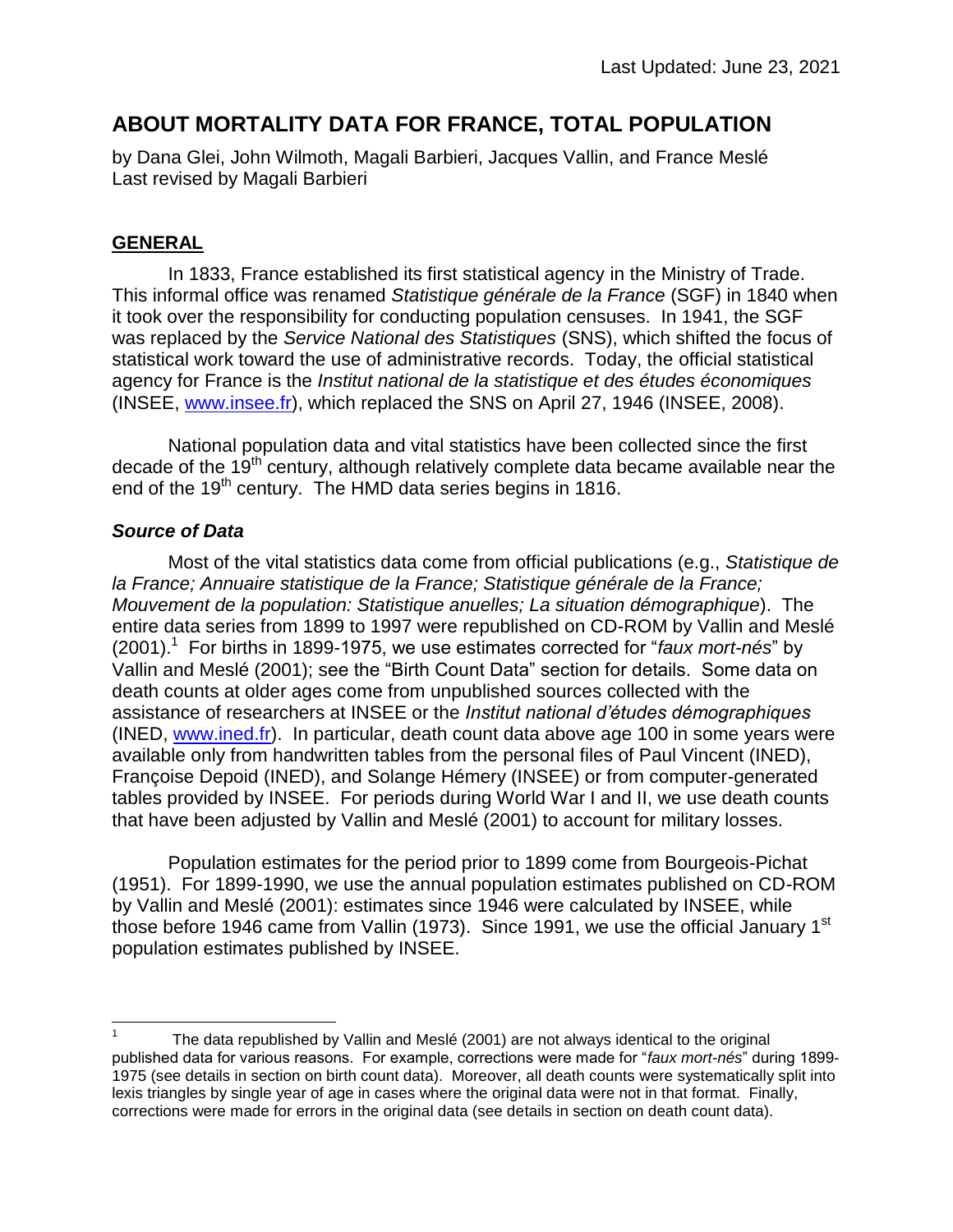#### *Specific Episodes in French Demographic History*

The remarkable rise in French life expectancy during the  $20<sup>th</sup>$  century was interrupted by the two world wars, as well as the Spanish flu epidemic during 1918- 1919. France entered World War I (WWI) on August 3, 1914, and the armistice was signed on November 11, 1918. France entered World War II on September 3, 1939; although the war in Europe did not end until "V.E. day" (May 8, 1945), French war operations ended in June 1940. Notably, the impact of the two world wars differed for men and women. World War I (1914-18) had a much greater impact on mortality among men than women, although mortality among women increased as a result of the flu epidemic. In contrast, during World War II (1939-45), mortality increased among women as well as men (both of whom found in the resistance), mainly due to bombing by the Allies and exceptional infant mortality in 1945 as a result of problems with the milk supply.

Events during the 1800s also resulted in periodic increases in mortality. The Napoleonic Wars (1805-1815), which were conducted outside of France, had a big impact on deaths among males, but little effect among females. On the other hand, epidemics of cholera (1832, 1849, 1854), influenza (1834), and dysentery (1859) increased mortality for both sexes (Meslé and Vallin, 1989). The Crimean War (1853-56) affected mortality for young adult males primarily. Mortality increased among both sexes when France was invaded by Prussian troops during the Franco-Prussian War of 1870 and even more so during the repression of the '*Commune de Paris*' in 1871."

# *TERRITORIAL COVERAGE*

Several changes in territorial coverage have occurred in France during the 19<sup>th</sup> and  $20<sup>th</sup>$  centuries. In 1860, Savoy and the county of Nice were annexed by France. Following the Franco-Prussian War in the early 1870s, France ceded Alsace-Lorraine to Germany (Prussia) and the territory was not regained until the end of World War I. During World War I, additional occupied areas were not included in the collection of French national statistics. The data for 1920 to 1938 correspond almost exactly to the current territory of France. During World War II, the French territory was again reduced in size (Alsace-Lorraine was re-annexed by Germany during the entire war, as was Corsica from 1943 to 1944 due to military operations). The current territory of mainland France (*France métropolitaine* ) 2 has been in place since 1946; it comprised 90 *départements* until 1960, after which the Paris region was split (making 95 *départements),* and then Corsica was split into two *départments (*making the current total 96). The following table summarizes these changes (see also Meslé and Vallin, 1989, p. 1129; Vallin and Meslé, 2001, p. 14-15):

 $\frac{1}{2}$ INSEE currently provides demographic statistics (e.g., births, deaths, population estimates) for "*France métropolitaine"* (which excludes all overseas territories-*départements, régions, collectivités and pays d'outre-mer*) as well as for "*France entière*" (*métropolitaine* plus *départements and régions d'outremer*) (Pison, 2006). Current statistics for *France* have included *départements d'outre-mer* since 2002. For the HMD, we continue to use the data for *France métropolitaine* only in order to maintain continuity since 1946.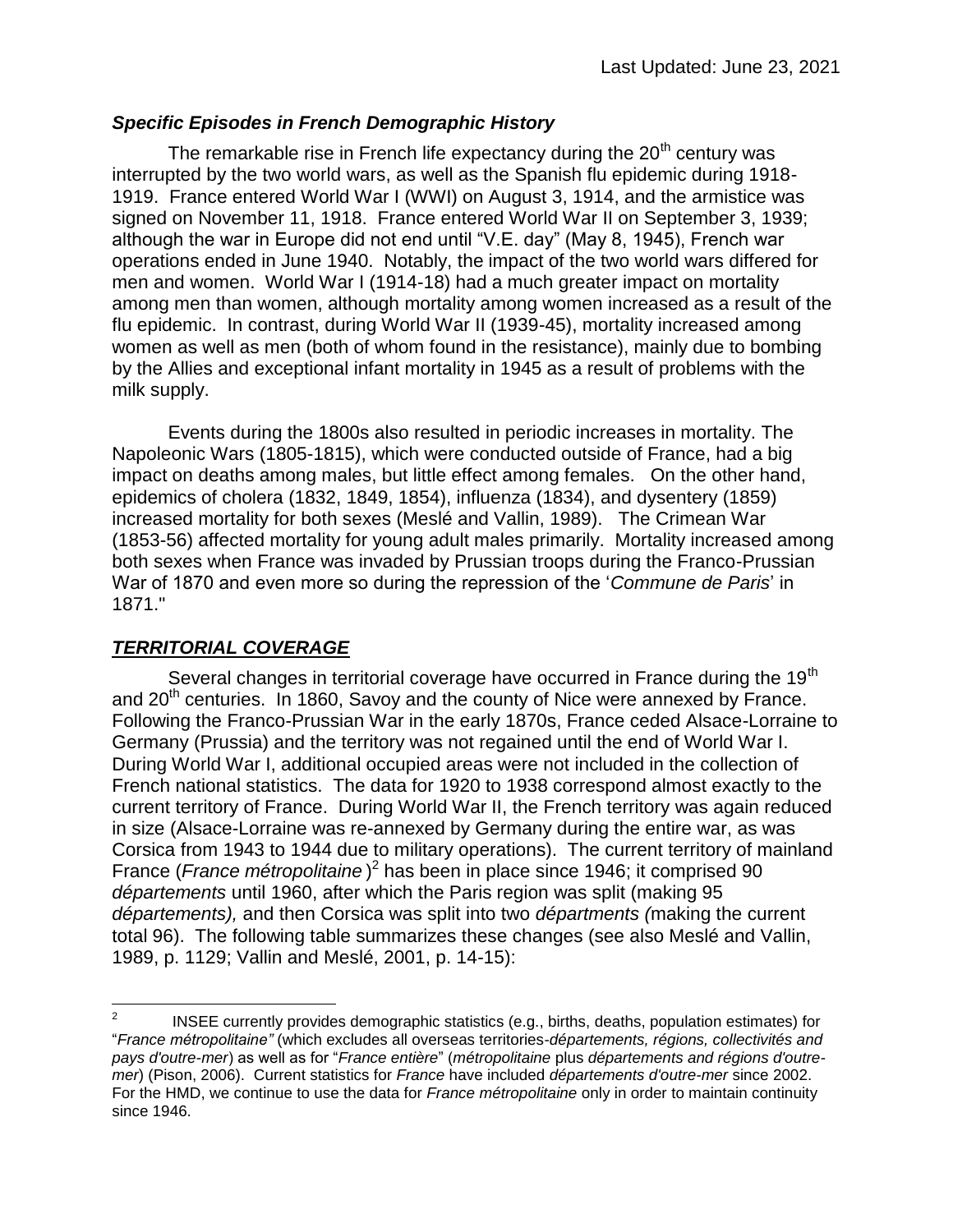| <b>Dates</b>     | <b>Territory</b>                                                                                                                                                                                        | Area<br>Code <sup>+</sup> |
|------------------|---------------------------------------------------------------------------------------------------------------------------------------------------------------------------------------------------------|---------------------------|
| 1806-<br>1860    | Current territory minus Savoy (the départements of Savoie and<br>Haute-Savoie) and the County (Comté) of Nice (part of the<br>département of Alpes-Maritimes)                                           | 20                        |
| 1861-<br>1868    | <b>Current territory</b>                                                                                                                                                                                | 90                        |
| 1869-<br>1913    | Current territory minus Alsace-Lorraine, which includes 3<br>départements (Moselle, Bas-Rhin, Haut-Rhin)                                                                                                | 30                        |
| 1914-<br>1919    | Current territory minus the areas affected by the military<br>operations (Alsace-Lorraine, plus Aisne, Ardennes, Marne,<br>Meurthe-et-Moselle, Meuse, Nord, Oise, Pas-de-Calais,<br>Sommes, and Vosges) | 40                        |
| 1920-<br>1938    | Current territory excluding a few areas within the Alpes-<br>Maritimes that were annexed after the Second World War                                                                                     | 50                        |
| 1939-<br>1942    | <b>Current territory minus Alsace-Lorraine</b>                                                                                                                                                          | 60                        |
| 1943-<br>1944    | Current territory minus Alsace-Lorraine and Corsica                                                                                                                                                     | 70                        |
| 1945             | <b>Current territory minus Alsace-Lorraine</b>                                                                                                                                                          | 80                        |
| 1946-<br>present | Current territory refers only to mainland France (France<br>métropolitaine); French overseas départements (Guadeloupe,<br>Guyane, Martinique, and Réunion) and territories are excluded.                | 90                        |

† The area code is an arbitrary number used in the raw data files (Input Database) to denote the geographic area covered by the data.

All data in the Human Mortality Database (HMD) refer exclusively to those areas included in French national statistics during the year in question. In other words, we have not adjusted the data in an attempt to make it correspond to a constant territory. Territorial changes are reflected in data files on population size, which contain estimates of the population by age and sex immediately before and after a territorial change. The population just before a territorial change is identified as year "xxxx– " and the population just after the territorial change is identified as year "xxxx+". For example, the data for "1914–" reflect the population of the prior territory (1869-1913), while the data for "1914+" reflect the new territory. You might also think of these data as the population of France as of 31 December 1913 and as of 1 January 1914, respectively. Territorial changes are always reflected in the statistics as of January 1<sup>st</sup>, even if the national border change occurred at some other point during the year, because the statistical system is organized by calendar years.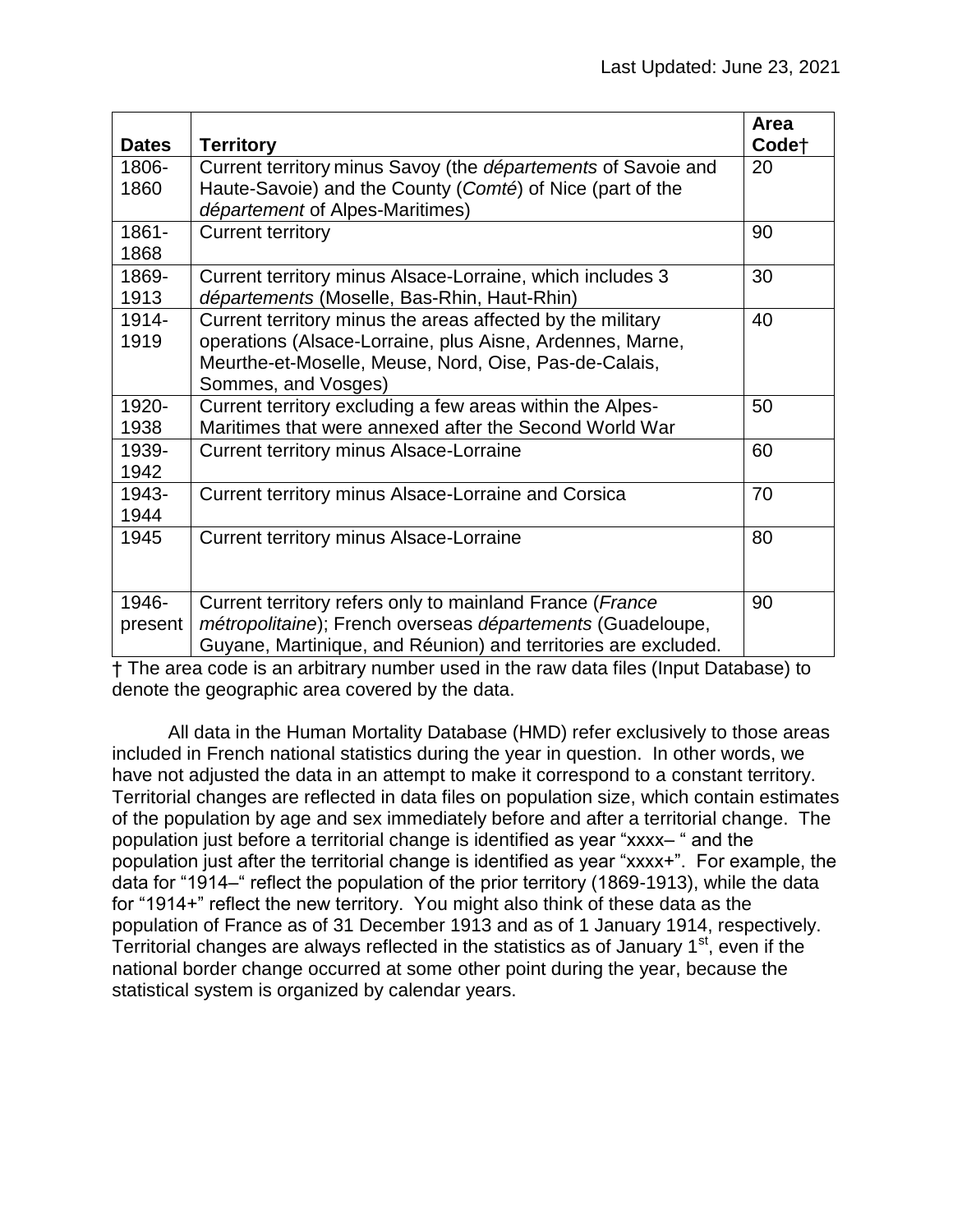# **DEATH COUNT DATA**

#### *Coverage and Completeness*

The data cover all deaths to residents (regardless of where they occur) as well as deaths to non-residents that occur in France (Eurostat, 2003). Vallin and Meslé (2001) made adjustments for military deaths during World War I and II (1914-19 & 1940-45 among males; 1942-45 among females; for details see also Chapter V in Vallin, 1973 and Section 3 in Glei et al., 2005). Data are thought to be very close to complete during the entire  $20<sup>th</sup>$  century.

Prior to 1975, newborns who were born alive but died before the birth was registered were reported as stillbirths rather than infant deaths. For 1899-1974, we use counts of infant deaths that have been corrected to include these "false stillbirths" (Vallin and Meslé, 2001; see the section on "Birth Count Data" for more details).

#### *Specific Details*

Age misreporting in the early part of the  $20<sup>th</sup>$  century seems to produce underestimates of death rates at very high ages. As the quality of data improves, this leads to a spurious pattern of mortality increase over time at older ages. An analysis of trends in extreme ages at death also provides evidence of age exaggeration in the first part of the  $20<sup>th</sup>$  century (Wilmoth and Lundström, 1996).

The available raw data come in a variety of formats. Death counts for many years are available by Lexis triangle (i.e., by calendar year, single year of age, and birth cohort). Nonetheless, data are sometimes less detailed, especially in earlier years. Some years (e.g., 1947) include an open age interval at the oldest ages. Other years (e.g., 1946- 1967) include only period-cohort data (i.e., deaths by calendar year and birth cohort) above age 100. Finally, death counts during 1899-1906 are available only by 1x1 Lexis square (i.e., by calendar year and single year of age). The details regarding the format of the input data in any particular year are given in the Appendix.

# *1860*

The published death counts by sex and age group are given separately for the Department of Seine and for the rest of France. We sum the two sets of counts to obtain deaths for all of France (see *NoteCode=*46 in the raw data files for details).

# *1870*

Death counts for the whole of France were not published by age group in 1870. The published death counts by sex and age group exclude the Department of Seine. Death counts for the Department of Seine are given by sex but not age. Following the practice of Meslé and Vallin (1989, p. 1127), we distributed deaths in the Dept. of Seine by age based on the age distribution among deaths in the rest of France. Then, we summed the two sets of death counts in order to obtain death counts by sex and age group for all of France (see *NoteCode*=45 in the raw data files for details).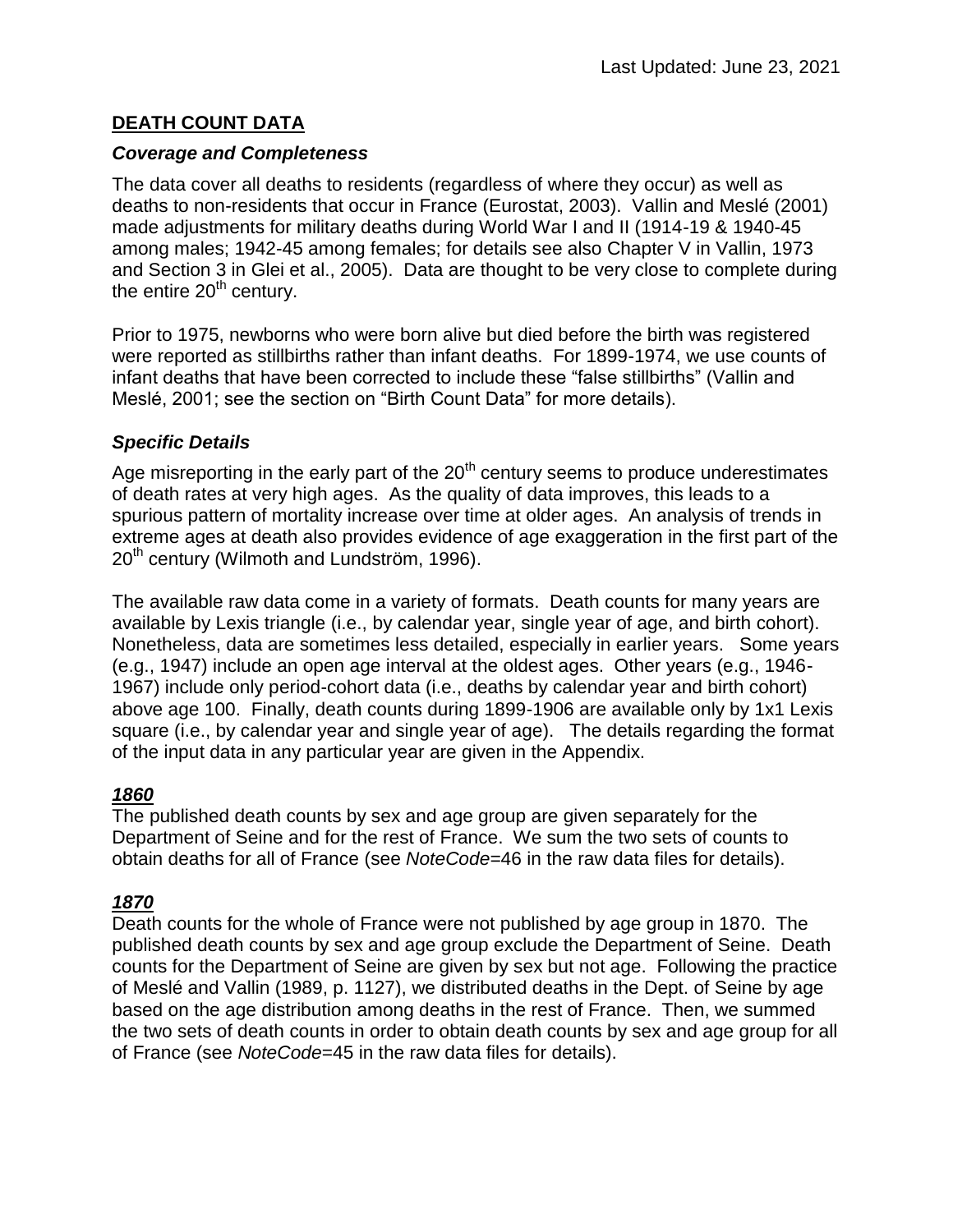# *1899-1997*

Vallin and Meslé (2001) republished (on CD-ROM) the 1899-1997 death counts by Lexis triangle even if the original data were not available at that level of detail. We use their data files as inputs but reformat to match the original raw data, and then use the methods described in the Methods Protocol to split the data into triangles. Vallin and Meslé (2001) made the following corrections to the original data (all of which are included in our database):

- 1910: There was an error on the published table: the total male deaths was shown as 366,192, but the sum of deaths across all ages was only 366,142. Based on other sources, Vallin and Meslé determined that the missing 50 deaths should be added at age 31, upper triangle (n=1,155 rather than 1,105).
- During 1914-1918, deaths for males of all ages were adjusted for deaths during World War I (see Vallin, 1973).
- 1915: There was an error on the published table: female deaths at age 32, lower triangle should be 837 rather than 887 and were corrected.
- 1916: There was an error on the published table: female deaths at age 97, lower triangle should be 42 rather than 56 and were corrected.
- 1927: There was an error on the published table: female deaths at age 96, lower triangle should be 92 rather than 192 and were corrected.
- 1932: There was an error on the published table: female deaths at age 32, upper triangle should be 798 rather than 698 and were corrected.
- During 1940-1945, deaths for both sexes at many adult ages were adjusted for deaths during World War II (see Vallin, 1973).
- 1942: There was an error on the published table: female deaths at age 96, lower triangle should be 123 rather than 213 and were corrected.
- 1946: There was an error on the published table: female deaths at age 73, upper triangle should be 4250 rather than 4200 and were corrected.
- 1949: The split between upper triangle age 99 and lower triangle age 100 was corrected to match the notes of both Hémery (1966) and Depoid (1973).
- 1950: There was an error on the published table: female deaths at age 0, upper triangle should be 5242 rather than 4242 and deaths at age 1, lower triangle should be 1128 rather than 5128. Both counts were corrected.
- 1958: The published data were obviously flawed, placing a disproportionate number of deaths in the lower triangle age 100 and very few in the upper triangle age 100. A correction was taken from the notes of Hémery (1966) and Depoid (1973).

We also made the following additional corrections to the data published by Vallin and Meslé (2001):

- 1900: There was a discrepancy in the original table between the total deaths for males aged 40-44 (n=16,161) and the sum of death counts for the single years age 40 to 44 (n=16,160). Vallin & Meslé (2001) added an additional death at age 85+ to get the correct totals. We subtracted that extra death at age 85+ and added it back in at age 40.
- 1905: In the process of data entry, the death count to females aged 10 was mistakenly entered as 958 instead of 955 as shown on the original table. Vallin &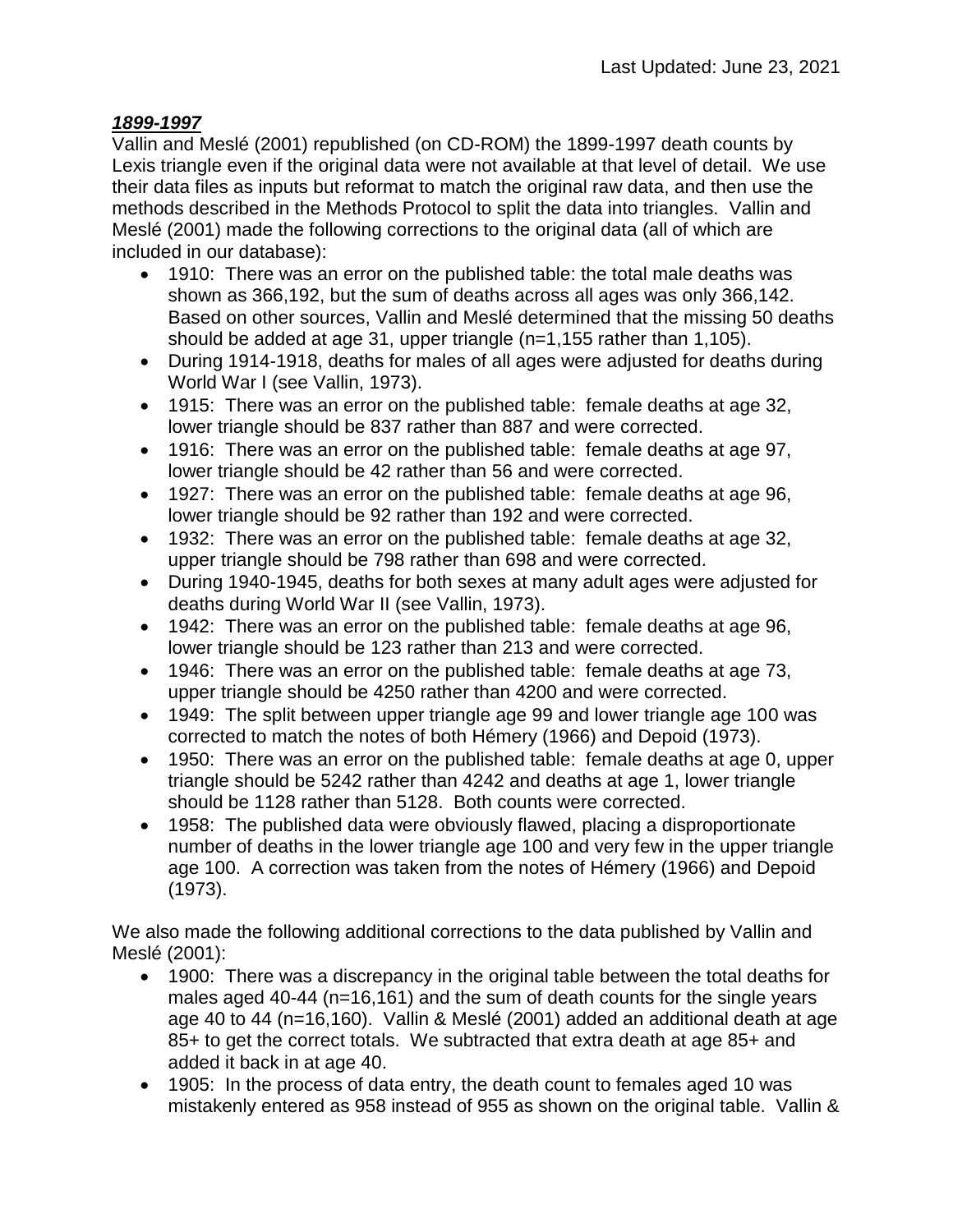Meslé (2001) subtracted 3 deaths at aged 85 to get the correct totals. We corrected the data at both age 10 and age 85 in order to match the original table (n=955 and n=4121, respectively).

- 1907: The death counts for females aged 106 and 107 was entered incorrectly. We corrected these data to match the original table (lower triangle age  $106 = 0$ ; upper triangle age  $106 = 3$ ; lower triangle age  $107 = 0$ ; upper triangle age  $107 = 10$ 1).
- 1932: There was an error in the published table: female deaths at age 88, upper triangle should be 1591 rather than 1491. However, Vallin and Meslé (2001) made the correction at age 92, lower triangle. We corrected the data at age 88, upper triangle (n=1591) and we also corrected the deaths at age 92, lower triangle to match the published table (n=436).
- 1935: The data at age 99+ were corrected to match the original published data and Vincent (1951).

For the data from 1968 to 1987, any deaths that occurred at age 109 upper triangle or older (likely to be few in number) were randomly redistributed into other ages by INSEE. $3$  This practice was also employed from 1988 to 1997 for deaths at age 119 upper triangle or older.

# **POPULATION COUNT DATA**

Censuses were conducted in France every 5 years from 1801 to 1946, with a few exceptions. The 1871 census was delayed until 1872 due to the Franco-Prussian War. The 1916 and 1941 censuses were cancelled due to World Wars I and II. Since 1946, censuses have occurred on an irregular schedule (1954, 1962, 1968, 1975, 1982, 1990, 1999). Since the 1999 census, France is no longer conducting a traditional census. Instead, a partial enumeration has been conducted every year by five-year cycles starting in 2004 (20% sample in rural areas; ≈8% sample in urban areas; so that after five years, all rural areas and 40% of urban areas will have been enumerated). Consequently, the national statistics office revises the estimates for all years since the previously completed census round every year, when the result of the partial enumeration becomes available. For instance, for the current update, population estimates were revised with data from the latest census survey for all years 2018-2020 and data for year 2021 were added. The HMD is updated with these revised estimates.

#### *Coverage and Completeness*

The data cover the entire national (*de jure*) population (including military). Vallin and Meslé (2001) made adjustments to the population estimates during World War I and II for military personnel (see also Chapter V in Vallin, 1973 and Section 3 in Glei et al., 2005).

 $\overline{3}$ We are sure that the practice started after 1960, and have some reason to believe it began in 1968, but we are unable to confirm that.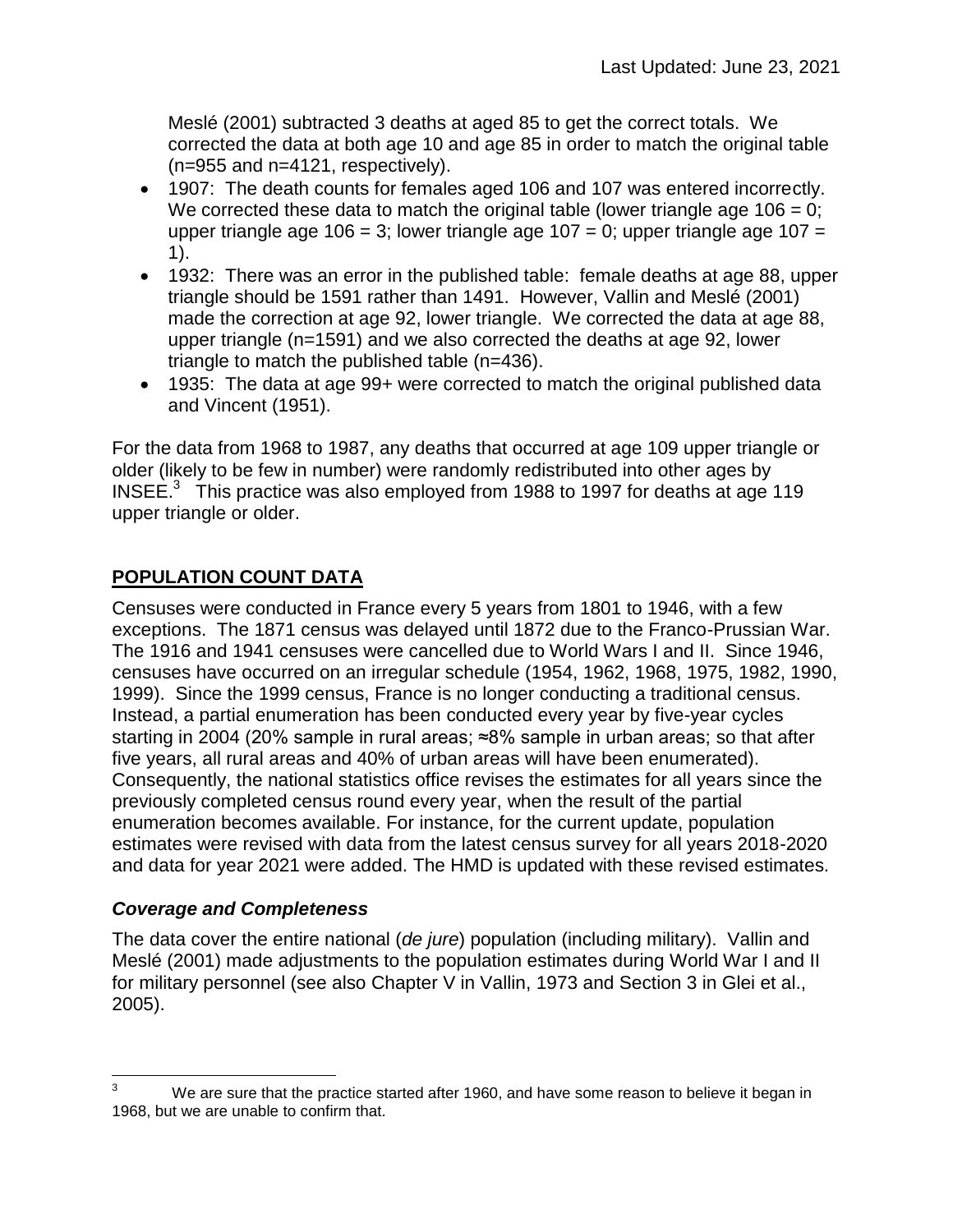Meslé and Vallin (1989) have noted various problems with the census data during the 1800s. First of all, counts were not published by age prior to 1851. Furthermore, when the census data were available by single year of age, there were problems of age heaping and under-enumeration of very young children. Bourgeois-Pichat (1951) reconstructed the population by sex and 5-year age groups for the period 1776-1901. Later work by Henry & Blayo (1975) confirmed that the estimates produced by Bourgeois-Pichat are more reliable than the crude census counts (Meslé and Vallin, 1989). Thus, for the HMD, we use these population estimates rather than the original census counts up to 1901.

# **BIRTH COUNT DATA**

#### *Coverage and Completeness*

Birth counts cover the *de facto* national population: births to non-residents that occur in France are included, whereas births to residents that occur abroad are excluded (Eurostat, 2003). Some corrections have been made to the published birth counts prior to 1975 to account for under-registration of live births (see below).

#### *Specific Details*

Prior to 1975, some live births were reported as stillbirths because the infant died before the birth was registered. *Faux mort-nés* (false stillbirths) were identified by a question asked on the statistical stillbirth form since 1920: "Did the newborn breath?" (The question was later expanded to include "or present any sign of life?".) Response categories were: yes, no, unknown. Those marked "yes" were added back in with live births (Vallin, 1973; Vallin and Meslé, 2001:13). $4$  For 1920-52, the false stillbirths ("*mort-né ayant respiré*") were not published not by sex; therefore, Vallin and Meslé (2001) estimated the sex distribution based on the observed distribution in 1953-57. They estimated false stillbirths for 1899-19 by extrapolating from the proportion of total stillbirths that were "*mort-né ayant respiré*" after 1920.

For 1899-1974, we use these corrected live births that include false stillbirths. No such correction has been made to births for 1806-1898 because we lack data on the number of false births. The published data have included such corrections for *faux mort-nés* since 1975, but the registration procedures were not changed until 1993.

#### **REVISION HISTORY**

#### *June 2017 revision:*

 $\overline{a}$ 

**Population:** Final population estimates for the last completed census cycle (2010-2014) have been used for this update in addition to provisional estimates for 2015, 2016 and 2017.

<sup>4</sup> Some of those marked "unknown" may also have been false stillbirths, but they were not added back into live births. Thus, this correction is the most conservative one.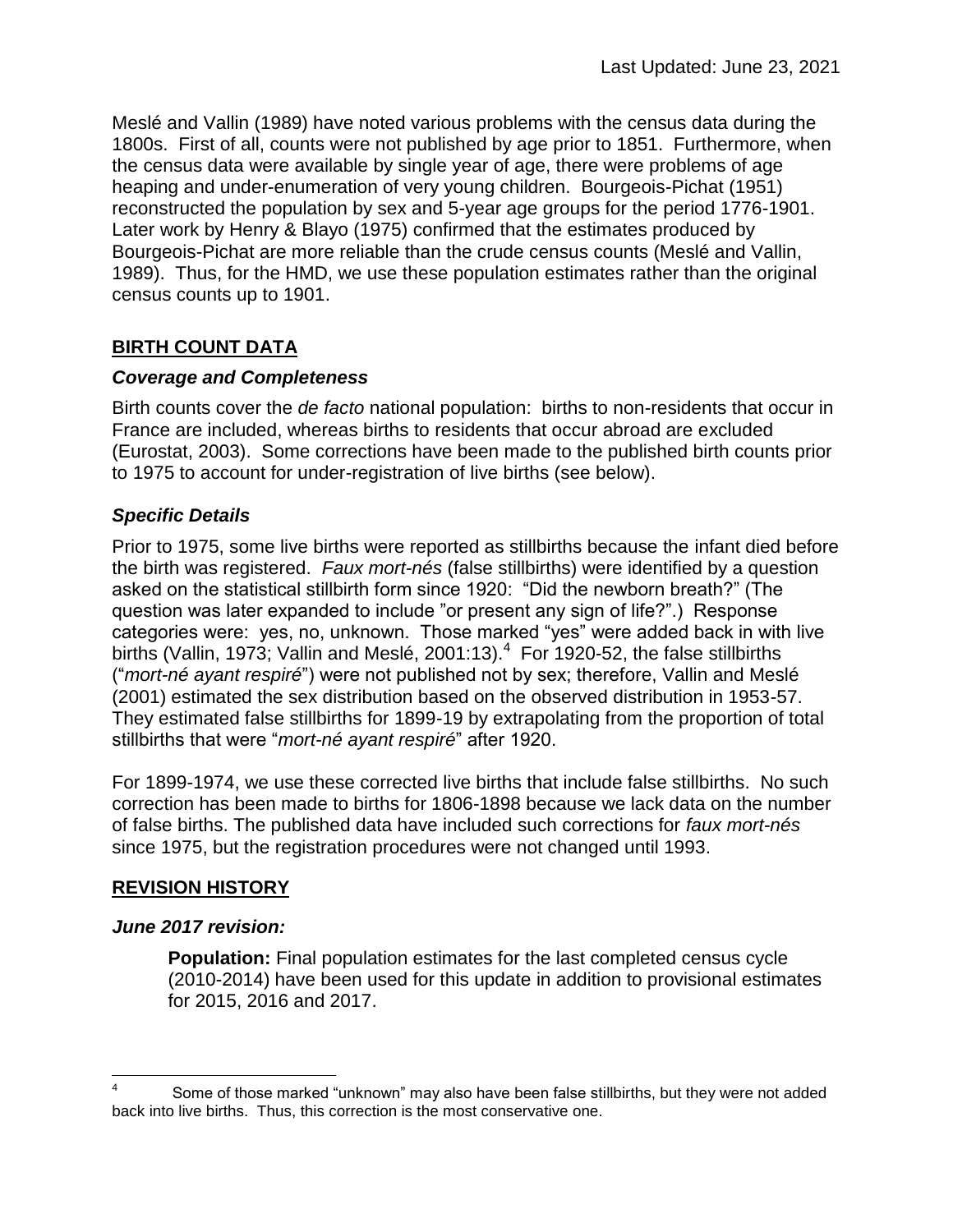#### *Changes with the December 2017 revision:*

**Life tables:** All life tables have been recalculated using a modified methods protocol. The revised protocol (Version 6) includes two changes: 1) a more precise way to calculate a0, the mean age at death for children dying during the first year of life and 2) the use of birth-by-month data (where and when available) to more accurately estimate population exposures. These changes have been implemented simultaneously for ALL HMD series/countries. For more details about these changes, see the revised Methods Protocol (at http://v6.mortality.org/Public/Docs/MethodsProtocol.pdf), particularly section 7.1 on Period life tables and section 6 and Appendix E, on death rates. The life tables calculated under the prior methods (Version 5) remain available at v5.mortality.org but will not be further updated.

#### *June 2018 revision:*

**Population:** Final population estimates for the last completed census cycle (2011-2015) have been used for this update in addition to provisional estimates for 2016 and 2017.

# **ACKNOWLEDGEMENTS**

We owe special thanks to Jean-Claude Labat and Françoise Depoid for their help in assembling these data. We thank Jim Church at the University of California, Berkeley library; Elana Broch and Michiko Nakayma at the Donald E. Stokes Library for Public and International Affairs and Population Research at Princeton University; Lucile Richet-Mastain at INSEE; and Yoan Courtaut at INED for their help in compiling data for France. We are also grateful to Barbara Chiang, Anjali Menon, Delicia Nahman, Lisa Yang, and Sibo Zhao for their assistance with library work, data entry, and scanning documents. In addition, we acknowledge Pierre Vachon for his initial preparations of the data.

# **REFERENCES**

- Bourgeois-Pichat, J. (1951). "Evolution générale de la population Française depuis le XVIIº siècle." *Population* 4:635-662.
- Depoid, Françoise. Handwritten tables showing deaths at age 100 and older by sex, age, and birth cohort, 1946-1969. Used in: Depoid, F. (1973). Population 28(4-5):755-792.
- Eurostat. (2003). *Demographic statistics: Definitions and methods of collection in 31 European countries, 2003 edition*. Population and Social Conditions. 3/2003/E/n°25. Luxembourg: Office for Official Publications of the European Communities.
- Glei, Dana A., Silvia Bruzzone, and Graziella Caselli. (2005). "Effects of war losses on mortality estimates for Italy: A first attempt." *Demographic Research* 13:363- 388.
- Hémery, Solange. (1966). Deaths in open age interval 100+ by sex, 1946-1964. Handwritten tables.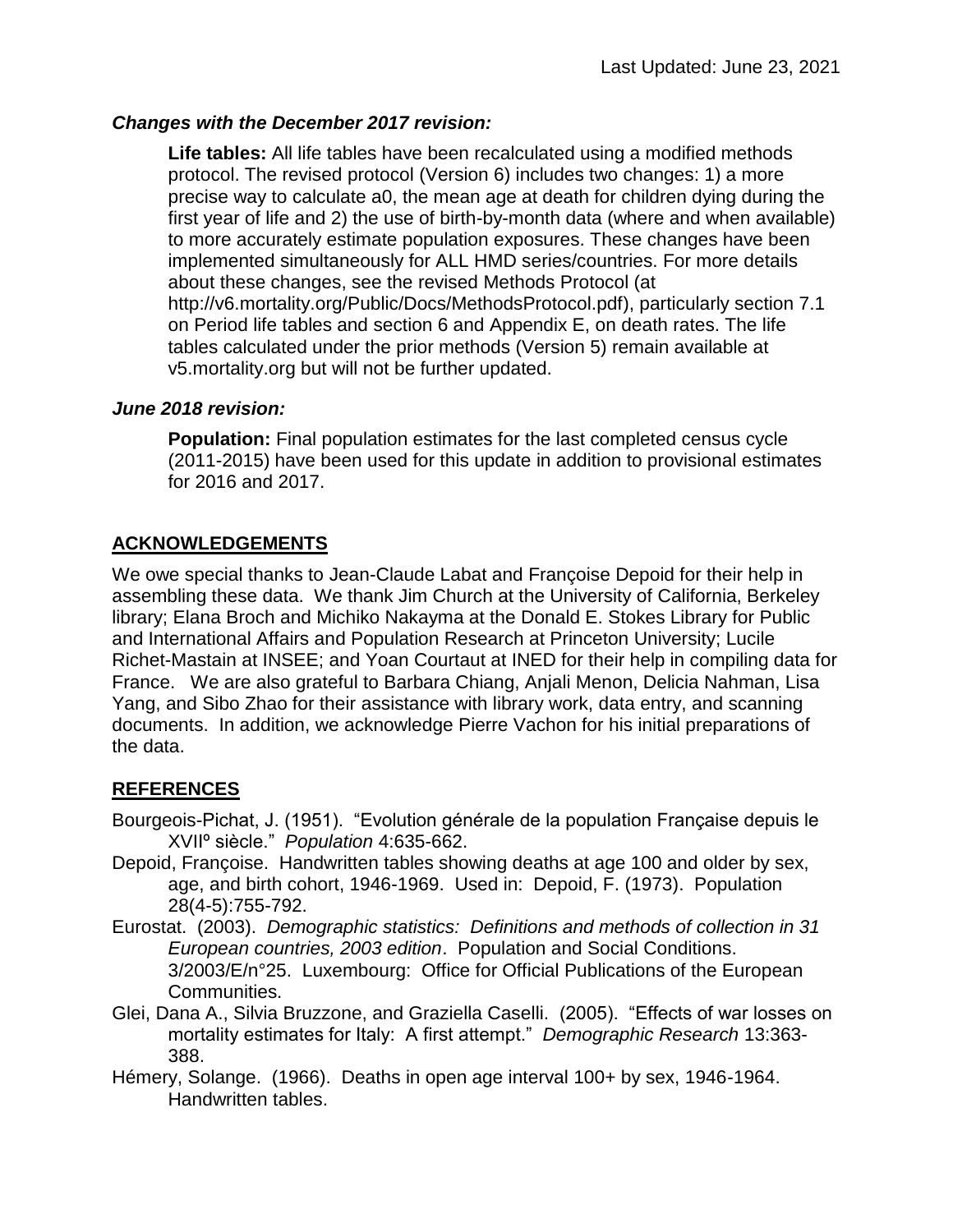- Henry, L. and Y. Blayo. (1975). "La population de la France de 1740 à 1860." *Population*, special issue "Démographie historique," pp. 71-122.
- INSEE. (2008). "Historical summary." Retrieved 19 February 2008 [\(http://www.insee.fr/en/a\\_propos/connaitre/histoire/histoire.htm\)](http://www.insee.fr/en/a_propos/connaitre/histoire/histoire.htm).
- Meslé, France and Jacques Vallin. (1989). "Reconstitution de tables annuelles de mortalité pour la France au XIXe siècle." *Population* 44(6):1121-1158. [English version: Meslé, France and Jacques Vallin, (1991). "Reconstitution of annual life tables for nineteenth-century France." *Population: an English Selection* 3:33-62.]
- Pison, Gilles. (2006). "The population of France in 2005." *Population and Societies -* no. 421. *Bulletin mensuel d'information de l'institut national d'études démographiques.* Paris: INED.
- Vallin, Jacques. (1973). *La mortalité par génération en France, depuis 1899*. Paris: INED & Presses Universitaires de France, 484 p. (Travaux et Documents, Cahier no. 63).
- Vallin, J. and F. Meslé. (2001). *Tables de mortalité françaises pour les XIXe et XXe siècles et projections pour le XXIe siècle.* Paris: INED, 102 p. + CD-ROM.
- Vincent, P. Handwritten tables showing deaths at older ages by sex, age, and birth cohort, 1920-1946. Used in: Vincent, P. (1951). *Population* 6(2):181-204.
- Wilmoth, J.R. and H. Lundström. (1996). "Extreme longevity in five countries: Presentation of trends with special attention to issues of data quality." *European Journal of Population*, Vol. 12, No. 2, pp. 63-93.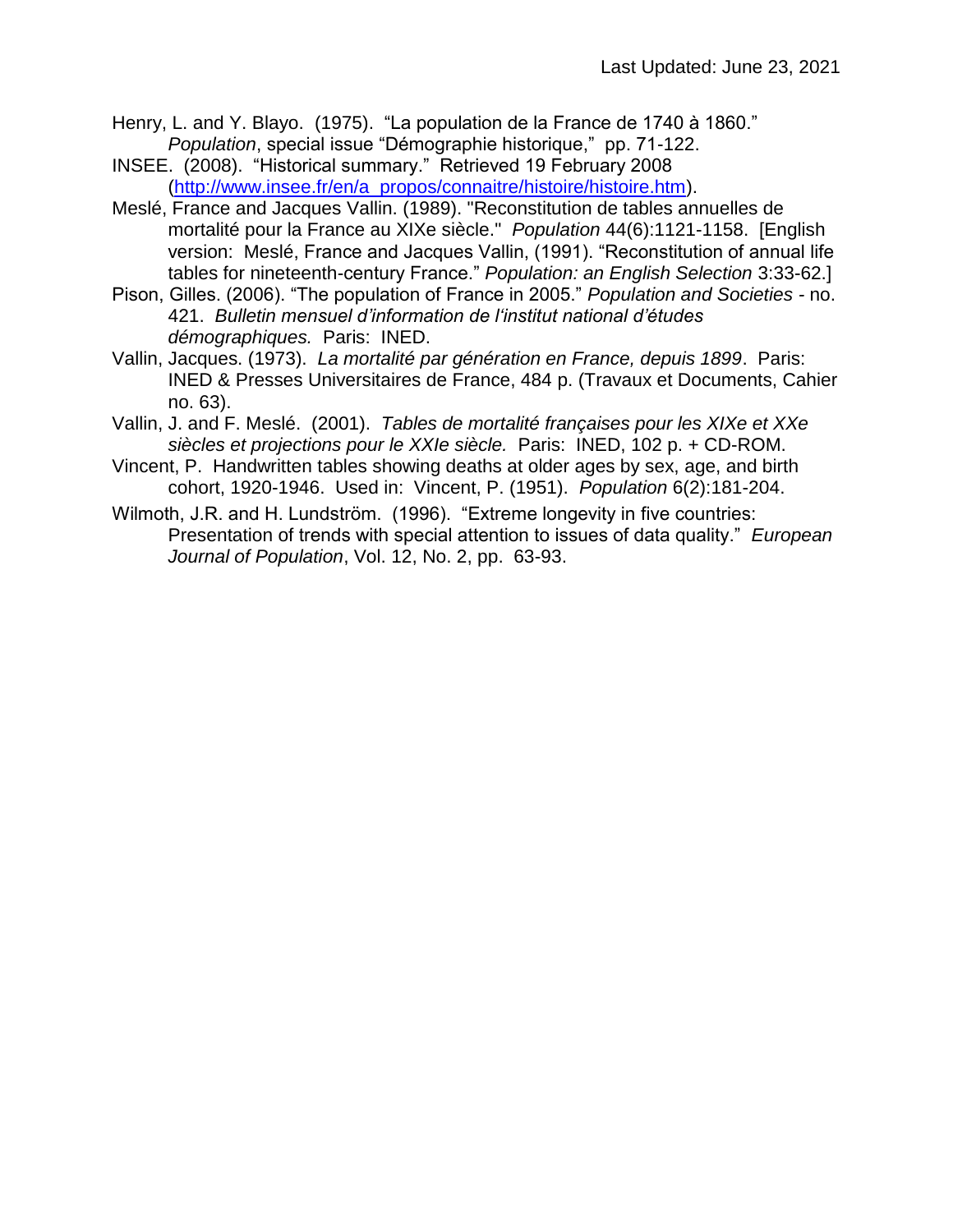# **APPENDIX 1:**

# **Description of the original data used for HMD calculations**

# **DEATHS**

| <b>Period</b> | <b>Type of Data</b>                                                      | <b>Age Grouping</b>                  | <b>Comments</b>       | $RefCode(s)^{\dagger}$ |
|---------------|--------------------------------------------------------------------------|--------------------------------------|-----------------------|------------------------|
| 1816-         | Annual number of deaths, by sex and                                      | $5x1:0, 1-4, 5-9,$                   |                       | 52                     |
| 1859          | age groups with open interval for                                        | 95-99,100+,unk                       |                       |                        |
|               | ages 100+.                                                               |                                      |                       |                        |
| 1860          | Annual number of deaths, by sex and                                      | $5x1:0, 1-4, 5-9,$                   | See                   | 60                     |
|               | age groups with open interval for                                        | 95-99,100+,unk                       | NoteCode=46           |                        |
| 1861-         | ages 100+.<br>Annual number of deaths, by sex and                        |                                      |                       | 53, 55-57              |
| 1869          | age groups with open interval for                                        | $5x1:0, 1-4, 5-9,$<br>95-99,100+,unk | unk (1861-62<br>only) |                        |
|               | ages 100+.                                                               |                                      |                       |                        |
| 1870          | Annual number of deaths, by sex and                                      | $5x1:0, 1-4, 5-9,$                   | Adjusted              | 54                     |
|               | age groups with open interval for                                        | 95-99,100+                           | counts [See           |                        |
|               | ages 100+.                                                               |                                      | NoteCode=45]          |                        |
| $1871 -$      | Annual number of deaths, by sex and                                      | $5x1:0, 1-4, 5-9,$                   |                       | 49, 50, 53,            |
| 1884          | age groups with open interval for<br>ages 100+.                          | 95-99,100+                           |                       | 58, 59                 |
| 1885-         | Annual number of deaths, by sex and                                      | 1x1:0, 14                            |                       | 42, 43                 |
| 1886          | age groups with open interval for                                        | 5x1: 5-9,95-99,                      |                       |                        |
|               | ages 100+.                                                               | $100+$                               |                       |                        |
| 1887          | Annual number of deaths, by sex and                                      | $5x1:0, 1-4, 5-9,$                   |                       | 42                     |
|               | age groups with open interval for                                        | 95-99,100+                           |                       |                        |
| 1888-         | ages 100+.<br>Annual number of deaths, by sex and                        | $\overline{0, 14, 5-9}$ ,            |                       | 40-41                  |
| 1891          | age groups with open interval for                                        | 10-14, 15-17,                        |                       |                        |
|               | ages 100+.                                                               | 18-19, 20-24                         |                       |                        |
|               |                                                                          | 95-99,100+                           |                       |                        |
| 1892-         | Annual number of deaths, by sex and                                      | $0, 1, 2, 3-4, 5-9,$                 |                       | 35-39                  |
| 1896          | age groups with open interval for                                        | 10-14, 15-17,                        |                       |                        |
|               | ages 100+.                                                               | 18-19, 20-24                         |                       |                        |
|               |                                                                          | 95-99,100+                           |                       |                        |
| 1897-         | Annual number of deaths, by sex and                                      | $1x1: 0, 1, 284, 85+,$               |                       | 20, 34, 44             |
| 1902          | single year of age with open interval                                    | unk                                  |                       |                        |
|               | for ages 85+.                                                            |                                      |                       |                        |
| 1903-<br>1906 | Annual number of deaths, by sex and<br>single year of age                | 1x1: 0, 1, 2max, unk                 | unk (1903<br>only)    | 20                     |
| 1907-         | Annual number of deaths, by sex,                                         | Lexis triangles:                     | unk (1907 and         | 20                     |
| 1933          | single year of age, and birth cohort                                     | 0, 1, 2max, unk                      | 1914-33 only)         |                        |
| 1934          | Annual number of deaths, by sex,                                         | Lexis triangles:                     |                       | 20                     |
|               | single year of age, and birth cohort to                                  | 0, 1, 299, 100+, unk                 |                       |                        |
|               | age 99 with open interval for ages                                       |                                      |                       |                        |
|               | $100+$                                                                   |                                      |                       |                        |
| 1935          | Annual number of deaths, by sex,                                         | Lexis triangles:                     |                       | 20                     |
|               | single year of age, and birth cohort to                                  | 0, 1, 298,                           |                       |                        |
|               | age 99 LT and open interval starting                                     | LT age 99,                           |                       |                        |
|               | in age 99 UT                                                             | UT age 99+,                          |                       |                        |
|               |                                                                          | unk                                  |                       |                        |
| 1936-<br>1946 | Annual number of deaths, by sex,<br>single year of age, and birth cohort | Lexis triangles:<br>0, 1, 2max, unk  |                       | 20, 21, 22             |
|               |                                                                          |                                      |                       |                        |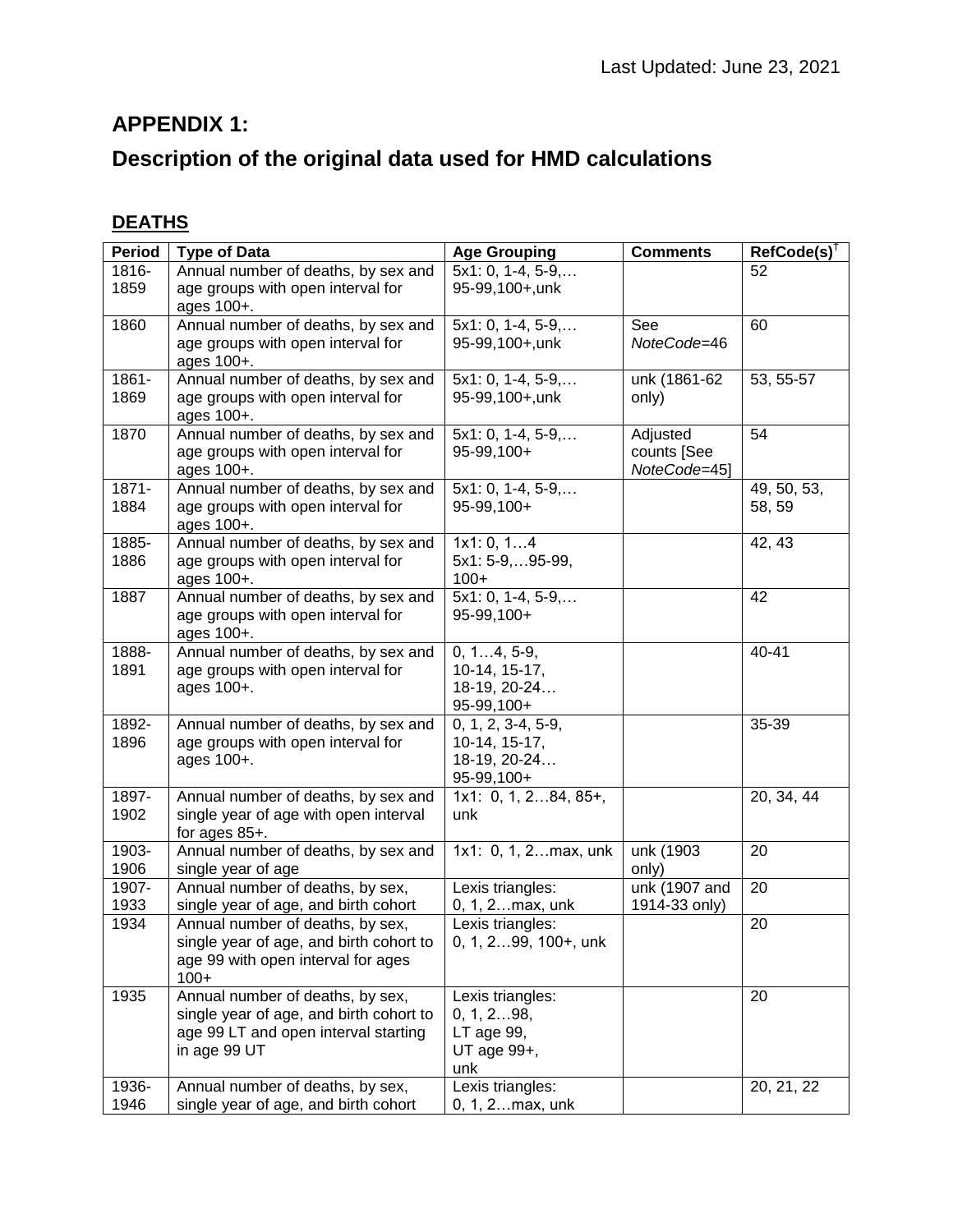| <b>Period</b>    | <b>Type of Data</b>                                                                                                                                                                  | <b>Age Grouping</b>                                                                                    | <b>Comments</b> | $RefCode(s)^T$                         |
|------------------|--------------------------------------------------------------------------------------------------------------------------------------------------------------------------------------|--------------------------------------------------------------------------------------------------------|-----------------|----------------------------------------|
|                  |                                                                                                                                                                                      |                                                                                                        |                 |                                        |
| 1947             | Annual number of deaths, by sex,<br>single year of age, and birth cohort to<br>age 100 LT and open interval starting<br>age 100 UT                                                   | Lexis triangles:<br>0, 1, 299,<br>LT age 100,<br>UT age 100+                                           |                 | 21, 23                                 |
| 1948             | Annual number of deaths, by sex,<br>single year of age, and birth cohort                                                                                                             | Lexis triangles:<br>0, 1, 2max, unk                                                                    |                 | 21, 23                                 |
| 1949             | Annual number of deaths, by sex,<br>single year of age, and birth cohort<br>(Lexis triangles) to age 100 LT and<br>period-cohort data starting at age<br>100 UT (one-year intervals) | Lexis triangles:<br>0, 1, 299,<br>$LT$ age $100$<br>Period-cohort data:<br>100, 101, 102,  max,<br>unk |                 | 21, 23                                 |
| 1950-<br>1953    | Annual number of deaths, by sex,<br>single year of age, and birth cohort                                                                                                             | Lexis triangles:<br>0, 1, 2max, unk                                                                    |                 | 21, 23, 27                             |
| 1954             | Same as data for 1949                                                                                                                                                                | Same as data for 1949                                                                                  |                 | 27, 23                                 |
| 1955             | Annual number of deaths, by sex,<br>single year of age, and birth cohort                                                                                                             | Lexis triangles:<br>0, 1, 2max, unk                                                                    |                 | 27, 23                                 |
| 1956-<br>1967    | Same as data for 1949                                                                                                                                                                | Same as data for 1949                                                                                  |                 | 27, 26, 23                             |
| 1968-<br>1997    | Annual number of deaths, by sex,<br>single year of age, and birth cohort                                                                                                             | Lexis triangles:<br>$0, 1, 2$ max                                                                      |                 | 27, 23, 24,<br>26                      |
| 1998-<br>2004    | Annual number of deaths, by sex,<br>single year of age, and birth cohort                                                                                                             | Lexis triangles:<br>$0, 1, 2$ max                                                                      |                 | 31                                     |
| 2005-            | Annual number of deaths, by sex,                                                                                                                                                     | Lexis triangles:                                                                                       |                 | 51, 65, 70,                            |
| 2012             | single year of age, and birth cohort to<br>age 105+                                                                                                                                  | $0, 1, \ldots 105$ (TL),<br>$105(TU) +$                                                                |                 | 73, 74, 78,<br>83, 86                  |
| $2013 -$<br>2019 | Annual number of deaths, by sex,<br>single year of age, and birth cohort to<br>age 105+                                                                                              | Lexis triangles:<br>$0, 1, \ldots 104$ (TL), 104<br>(TU), 105+ (TU)                                    |                 | 91, 93, 96,<br>106,<br>113,117,<br>120 |

† The reference code is used in the raw data files (Input Database) to link data with sources. UT=upper triangle; LT=lower triangle; RR=rectangle; max=maximum age attained; unk=deaths of unknown age

# **POPULATION**

| <b>Period</b>           | <b>Type of Data</b>                    | Age        | <b>Comments</b> | <b>RefCode(s)</b> |
|-------------------------|----------------------------------------|------------|-----------------|-------------------|
|                         |                                        | Grouping   |                 |                   |
| 1816, 1821, 1826, 1831, | Population estimates as of January     | $0-4,5-9,$ |                 | 64                |
| 1836, 1841, 1846, 1851, | $1st$ , by sex and 5-year age group to | 89,90+     |                 |                   |
| 1856, 1861, 1866, 1871, | $90+$                                  |            |                 |                   |
| 1876, 1881, 1886, 1891, |                                        |            |                 |                   |
| 1896                    |                                        |            |                 |                   |
| 1899-1953               | Annual population estimates as of      | 0, 1, 289, |                 | 10                |
|                         | January 1st, by sex and age            | $90+$      |                 |                   |
| 1954-1974               | Annual population estimates as of      | 0, 1, 294, |                 | 10                |
|                         | January 1st, by sex and age            | $95+$      |                 |                   |
| 1975-1998               | Annual population estimates as of      | 0, 1, 299, |                 | 10, 11            |
|                         | January 1st, by sex and age            | $100+$     |                 |                   |
| 1999-2020               | Annual population estimates as of      | 0, 1, 299, |                 | 11, 71, 75,       |
|                         | January 1st, by sex and age            | $105+$     |                 | 77, 84, 99,       |
|                         |                                        |            |                 | 107, 108,         |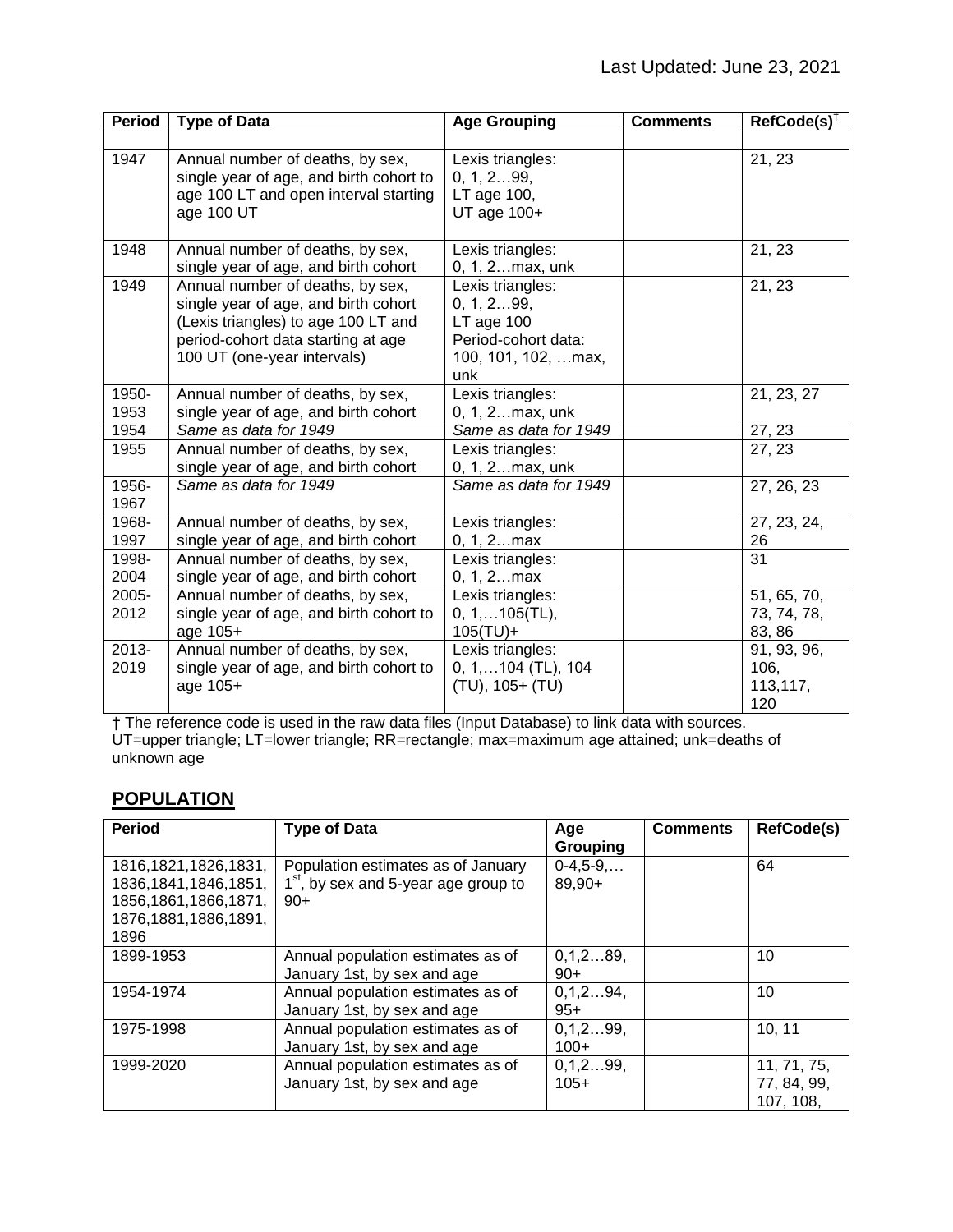#### **BIRTHS BY SEX**

**Type of data:** Annual live birth counts by sex for the *de facto* population

**Period covered:** 1806 to 2019

**RefCode(s):** 1, 32, 45, 46, 47, 48, 69, 72, 76, 82, 85, 88, 94, 97, 104, 111, 115, 118.

#### **BIRTHS BY MONTH**

**Type of data:** Annual live birth counts by month for the *de facto* population

**Period covered:** 1861 to 2019

**RefCode(s):** 80, 81, 95, 98, 105, 112, 116, 119.